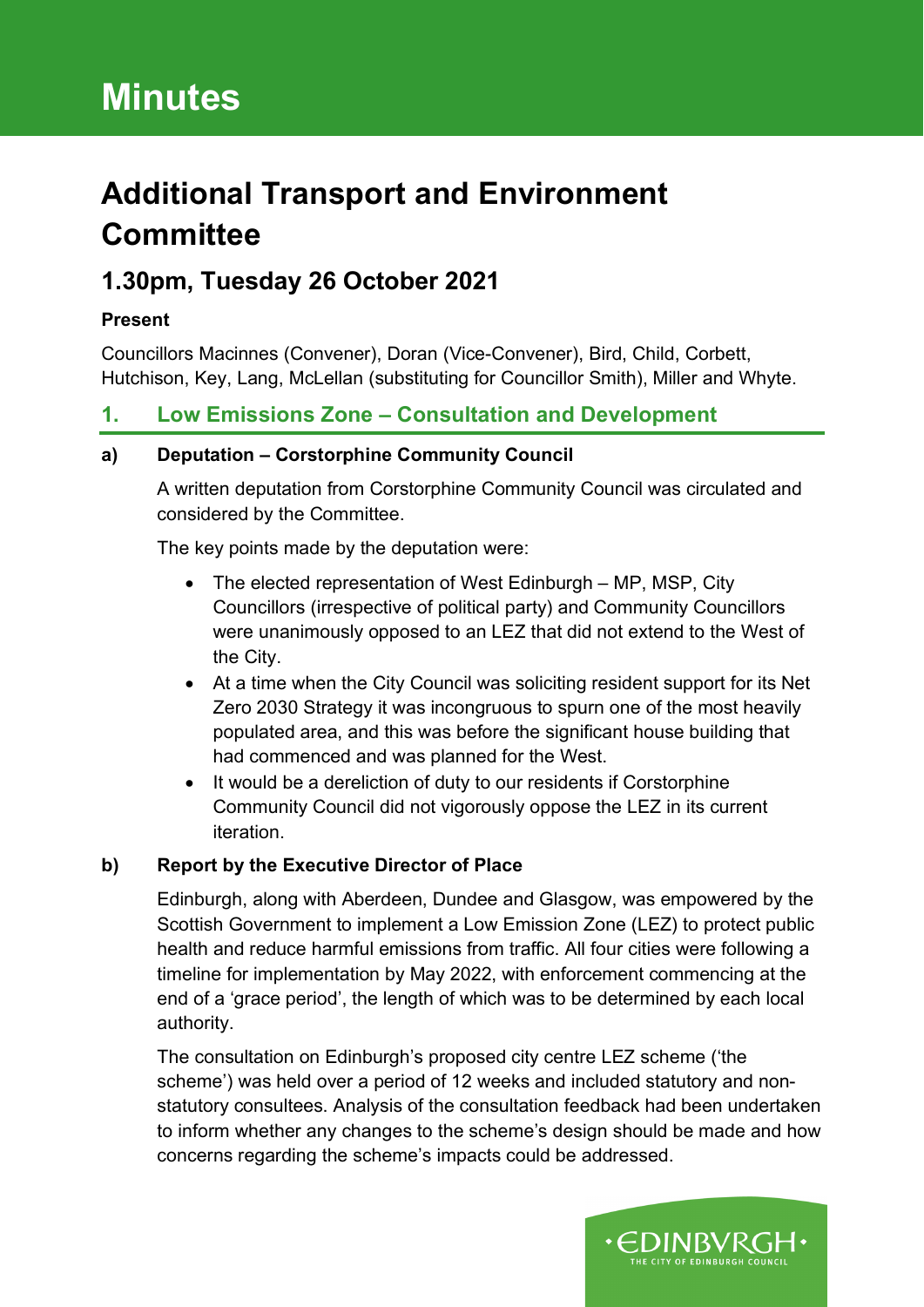#### **Motion**

- 1) To note that the Council had now concluded the statutory consultation on the proposed Low Emission Zone (LEZ) scheme and had also completed non statutory public consultation, as approved by Committee in June 2021.
- 2) To acknowledge that analysis and consideration of feedback from consultations had informed a review of the proposed LEZ scheme.
- 3) To note that, on consideration of the consultation feedback, no changes were proposed to the LEZ scheme but that concerns around impacts, such as vehicle displacement and financial implications would be addressed in the development of the Network Management Strategy and in raising awareness of support funds for vehicle adaptation.
- 4) To approve the LEZ scheme (as presented in June 2021) and to agree to proceed with the publication of the scheme for a period of 28-days in line with statutory requirements.
- 5) To approve further progress on the design and delivery of the scheme to meet the agreed implementation timeline.

- moved by Councillor Macinnes, seconded by Councillor Doran

#### **Amendment 1**

- 1) To note that the Council had now concluded the statutory consultation on the proposed Low Emission Zone (LEZ) scheme and had also completed non statutory public consultation, as approved by Committee in June 2021.
- 2) To consider that the proposed Low Emission Zone was poorly designed, expensive and would not meet its stated aim to improve air quality.
- 3) To agree that a study on likely patterns of traffic and pollution displacement should proceed the adoption of any scheme.
- 4) To regret that the consultation once again presented a fait accompli and once again did not incorporate any of the rich and varied consultation feedback into the final proposals.
- 5) To instruct officers to produce a report in 3 cycles on a range of options for consultation, to incorporate analysis of likely traffic and pollution displacement from each scheme, evidence-based analysis of likely reductions in air pollution levels to be achieved and consideration of how the proposed schemes could become self-financing.

- moved by Councillor Hutchison, seconded by Councillor Whyte

#### **Amendment 2**

- 1) To note that the Council had now concluded the statutory consultation on the proposed Low Emission Zone (LEZ) scheme and had also completed non statutory public consultation, as approved by Committee in June 2021.
- 2) To acknowledge that analysis and consideration of feedback from consultations had informed a review of the proposed LEZ scheme.
- 3) To note the absence of climate analysis in the report, and on consideration of the consultation feedback received regarding reduction of greenhouse gas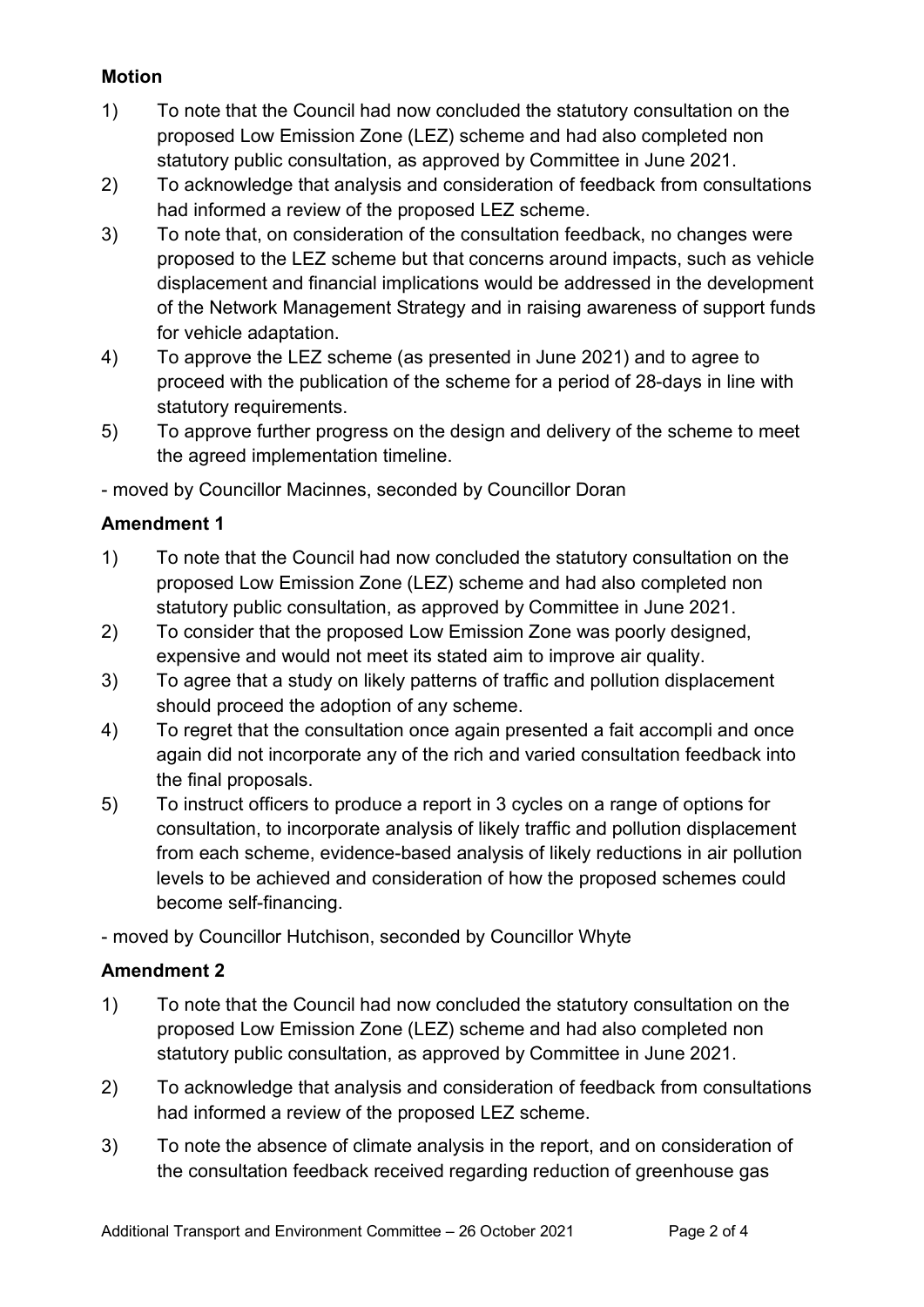emissions, to agree to alter the LEZ scheme boundary and grace period and to clearly evidence to what extent the scheme would meet the legal requirement to achieve the objective set by the Transport (Scotland) Act 2019: *Contribute towards reduction of greenhouse gas emissions in fulfilment of Part 1 of the Climate Change (Scotland) Act 2009.*

- moved by Councillor Miller, seconded by Councillor Corbett

#### **Amendment 3**

- 1) To note that the Council had now concluded the statutory consultation on the proposed Low Emission Zone (LEZ) scheme and had also completed non statutory public consultation, as approved by Committee in June 2021.
- 2) To acknowledge that analysis and consideration of feedback from consultations had informed a review of the proposed LEZ scheme.
- 3) To note the findings of the Council's earlier 2019 Low Emission Zone (LEZ) consultation in which 78% of respondents supported the proposed city-wide LEZ applying to buses and coaches, with 81% support for the city-wide LEZ applying to HGVs, LGVs and vans, and support for a city wide LEZ was greater than that for a city centre only LEZ.
- 4) To note that the results of the 2019 consultation compared starkly to the 2021 consultation which showed the proposed city centre LEZ scheme had failed to attract even majority support amongst respondents.
- 5) To note the continued concern expressed by residents on the potential for traffic displacement to areas around a city centre zone, and that the air quality modelling forecasts increases in NOx concentration in a number of streets outside the LEZ boundary following the implementation of the proposed scheme.
- 6) To note the frustration expressed that, despite having unacceptably low levels of air quality, major streets like Queensferry Road and St John's Road were not covered by the low emission zone.
- 7) To believe that, after almost six years of work and another two years before restrictions were enforced, it was important to be ambitious in driving down pollution levels and improving air quality for all communities, not just those within the core city centre area.
- 8) To therefore agree not to approve the proposed scheme and to agree that officers should return to Committee in two cycles with plans for a city wide LEZ and the necessary statutory and non-statutory consultations which would be required.

- moved by Councillor Lang, seconded by Councillor Bird

#### **Voting**

The voting was as follows:

#### **First Vote**

The voting was as follows:

| For the Motion  | 5 votes |
|-----------------|---------|
| For Amendment 1 | 3 votes |